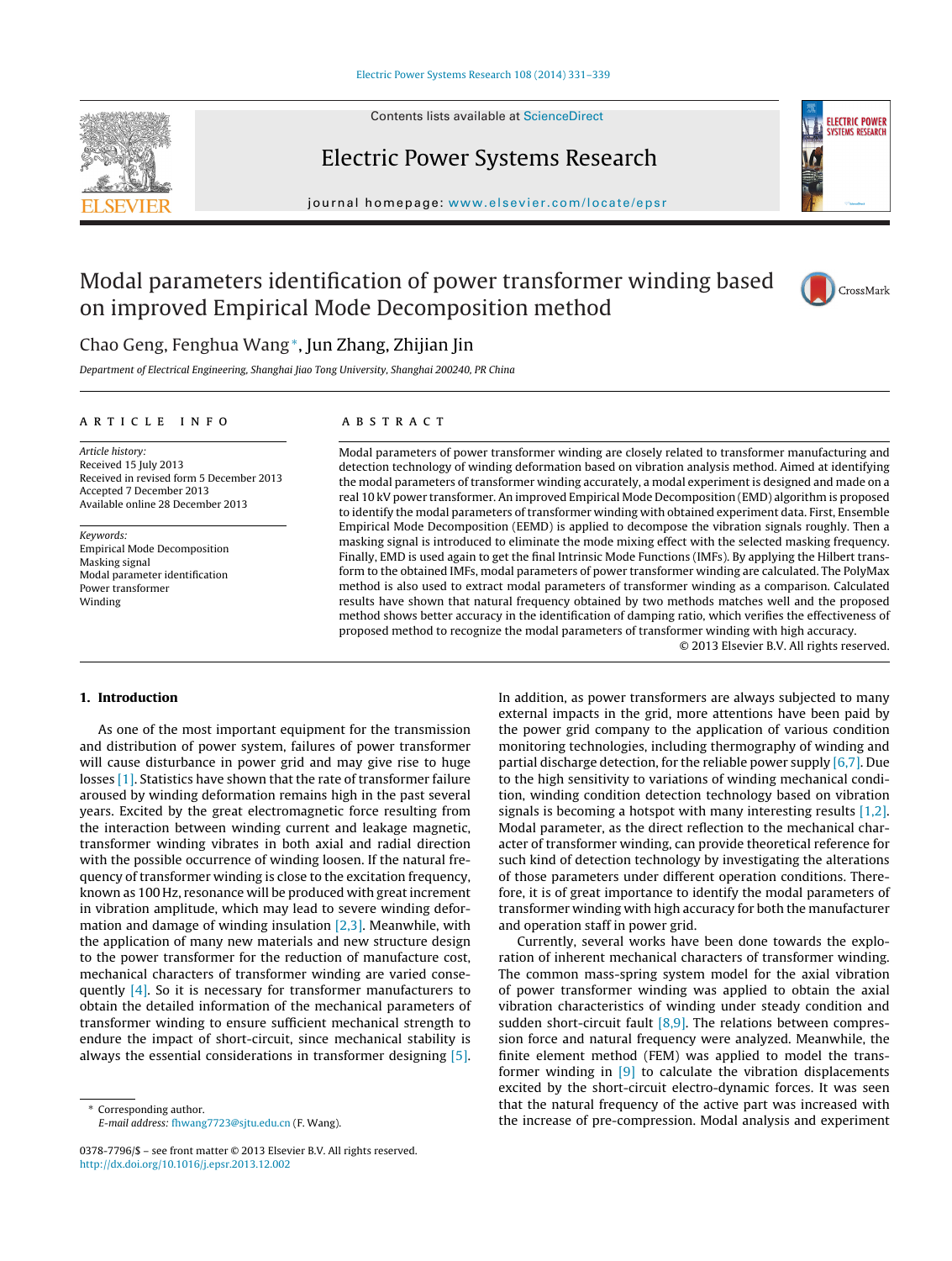investigation were made on the on-load vibration of model windings in [\[3\].](#page--1-0) The relation between pre-compression force and first-order natural frequency was also discussed. On-load vibration of transformer winding was investigated on a model coil experimentally in [\[10\].](#page--1-0) The steady state response of transformer winding was estimated simultaneously with the FEM model of the winding. However, most researches are focused on the calculation of mathematical model of transformer winding with the limited modal experiments conducted on small winding models instead of real transformer winding, from which only the first natural frequency is identified. But due to the complex mechanical structure of transformer winding, the simulation model cannot always reflect the precise mechanical character of a real winding. Moreover, when the winding conditions are changed, all the inherent mechanical characters are varied consequently. The high frequency components in the monitored vibration signals are newly appeared and increased apparently. Hence, it is not enough to take into account the first natural frequency merely. In addition, the existed modal parameter identification methods can be divided into time domain methods and frequency domain methods, such as Ibraham's Time Domain (ITD) [\[11\],](#page--1-0) Stochastic Subspace Identification (SSI) [\[12\]](#page--1-0) and PolyMax [\[13\],](#page--1-0) which are widely used in some given mechanical structure for the modal parameter identification. The vibration signals, measured in the transformer winding are always nonlinear and non-stationary mixed with noise due to its complex mechanical structure, which is difficult for the conventional methods to obtain the modal parameters accurately and need to make further research.

In this paper, a modal experiment is designed and made on a 10 kV transformer winding and the experiment procedure is listed in detail. An improved Empirical Mode Decomposition (EMD), which is appropriate for the analysis of nonlinear and nonstationary signal, is presented to identify the modal parameters of transformer winding. In order to illustrate the effectiveness of the proposed method, PolyMax method is used to obtain the modal parameter as a comparison. The influences of masking signal frequency and sampling frequency to the identification results of the proposed method are also investigated.

#### **2. Theoretical foundations**

#### 2.1. Modal response of multi-degree of freedom system

Transformer winding is generally considered as a typical multi-degree of freedom system and its vibration response is a combination of several modal responses, which could be expressed as in the following form.

$$
M\ddot{x}(t) + C\dot{x}(t) + Kx(t) = F(t)
$$
\n(1)

where M is mass matrix, K is stiffness matrix, C is damping matrix,  $x(t)$  is coil displacement, and  $F(t)$  is exciting force.

According to the modal superposition theory [\[14\],](#page--1-0) vibration response of an arbitrary point on a given mechanical structure under impulse excitation is

$$
x_{r}(t) = \sum_{r=1}^{n} A_{r} e^{-\zeta_{r}\omega_{r}t} \cos(\omega_{dr}t + \phi_{r})
$$
\n(2)

where  $\varsigma_r$  is damping ratio,  $\omega_r$  is natural frequency,  $\omega_{dr}$  is damped natural frequency,  $A_r$  is coil response amplitude,  $\phi_r$  is initial phase of the winding structure.

It is seen that the impulse response of transformer winding is a multi-component signal with different frequency components. If the frequency components, which represent for one modal response each, can be decomposed and extracted from the

original impulse response, then the Hilbert transform can be applied to identify the modal parameters.

#### 2.2. Modal parameter identification based on improved EMD

EMD is an effective method to decompose the nonlinear, multicomponent signals, which was first introduced by Huang [\[15\].](#page--1-0) For an arbitrary signal  $x(t)$ , the basic steps of EMD are as follows.

- (1) Sifting process: Define the local extremes of  $x(t)$ , and connect all the local maxima and local minima with cubic spline curve known as the upper envelope and the lower envelop, respectively. Note that the upper envelop and the lower envelop should encompass all the data. Compute the mean of the two envelops and subtract it from the original signal. The difference between the original signal and the mean is the first component. designated as  $h_1(t)$ .
- (2) Check process: Check whether the first component  $h_1(t)$  is an Intrinsic Mode Function (IMF) or not, which should satisfy the following two requirements.
- (a) The number of zero crossings and extremes must either equal or differ at most by one in the whole data set.
- (b) At any point, the mean value of the two envelops equals zero.

If  $h_1(t)$  does not satisfy the two requirements, let  $x(t) = h_1(t)$  and repeat the sifting process. Otherwise, define  $c_1(t) = h_1(t)$  as the first IMF of the original signal.

(3) Loop process: Define  $r_1(t) = x(t) - h_1(t)$  as the new signal to be decomposed. Repeat the calculation process stated above and get the second IMF, designated as  $c_2(t)$ . Stop the entire calculation until the residue  $r_n(t)$  is smaller than a predetermined value or the residue  $r_n(t)$  is a monotonic function from which no more IMF can be extracted.

However, one IMF always contains more than one frequency signal component due to the inherent mode mixing effect of the conventional EMD in practical application, which would bring about severe negative effects on the accuracy of modal parameter identification. Of all the existed methods to eliminate the mode mixing effect, Ensemble Empirical Mode Decomposition (EEMD) [\[16\]](#page--1-0) and Band Restricted Empirical Mode Decomposition (BREMD) [\[17\]](#page--1-0) have shown good decomposition feature in many practical applications. In EEMD, white noise is added to the original signal before EMD procedure, while masking signal is used to modify the bandwidth of the IMFs in BREMD. Since the white noise signal could project the bandwidth of the IMFs into a uniform frequency frame, and the masking signal could adjust the bandwidth adaptively according to different original signal, the combination of EEMD and BREMD method is proposed here and applied to obtain the modal parameters of transformer winding for better results. The improved EMD method can be described as follows.

- (1) For an arbitrary signal  $x(t)$ , decompose the original signal to obtain the first IMF by EEMD method, designated as IMF1.
- (2) Apply the Hilbert transform to the obtained IMF1, the instantaneous frequency and instantaneous amplitude of IMF1 can be obtained. Then the frequency of the masking signal can be calculated.

$$
f = M \frac{\sum_{i=1}^{k} a_1(i) f_1^2(i)}{\sum_{i=1}^{k} a_1(i) f_1(i)}
$$
(3)